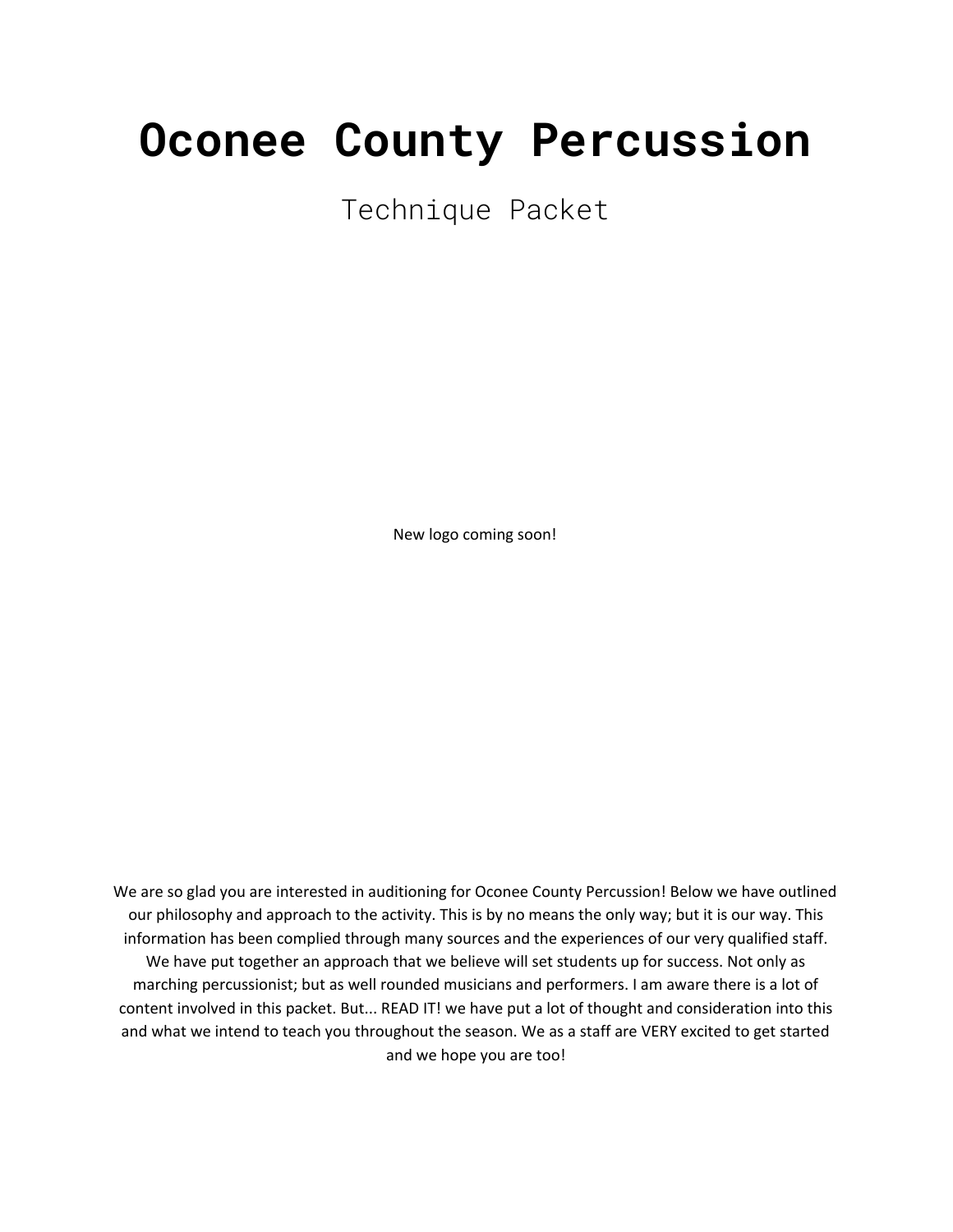# **Battery & Front Ensemble Technique**

#### Principles of our Philosophy

- Our goal is to achieve **UNIFORMITY** in technique, touch, sound quality, rhythmic and dynamic clarity.
- We always strive for a **FULL** and **OPEN** quality of sound. Even at lower dynamics/heights.
- We always strive for a **RELAXED** physical sensation.
- We allow the stick/mallet to **RESONATE** naturally within the hand. You should feel it vibrate!
- We always strive for **ECONOMY OF MOTION.**
- We always create a **BIG** presence at the instrument. Commit to a good posture and fill up your space.
- We always **PERFORM.** Every rep is a performance and you must capture the audience's attention.

#### The Metronome

The metronome is an essential tool in our individual and ensemble practice. You must make consistent metronome work apart of your practice routine. However, the metronome should be used as a guide for playing in time and not as a crutch. Be sure to incorporate a variety of pulse types in your practice. This will help develop your tempo awareness. Most of our tempo responsibilities will include either playing with a metronome or playing with another person. We recommended you practice both!

#### Dynamics and Heights

| <b>Dynamics</b> | Height        | Comment                                            |
|-----------------|---------------|----------------------------------------------------|
| $ppp - p$       | 1"            | Common grace note height                           |
| $p - mf$        | 3''           | Common inner beat height                           |
| $mp-f$          | 6"            | Height of a Coke can                               |
| $mf - ff$       | 9''           | Common accent height                               |
| $f - fff$       | 12''          | Maximum wrist height                               |
| ff - ffff       | $15'' - 20''$ | Vertical, often used for<br>visual/impact purposes |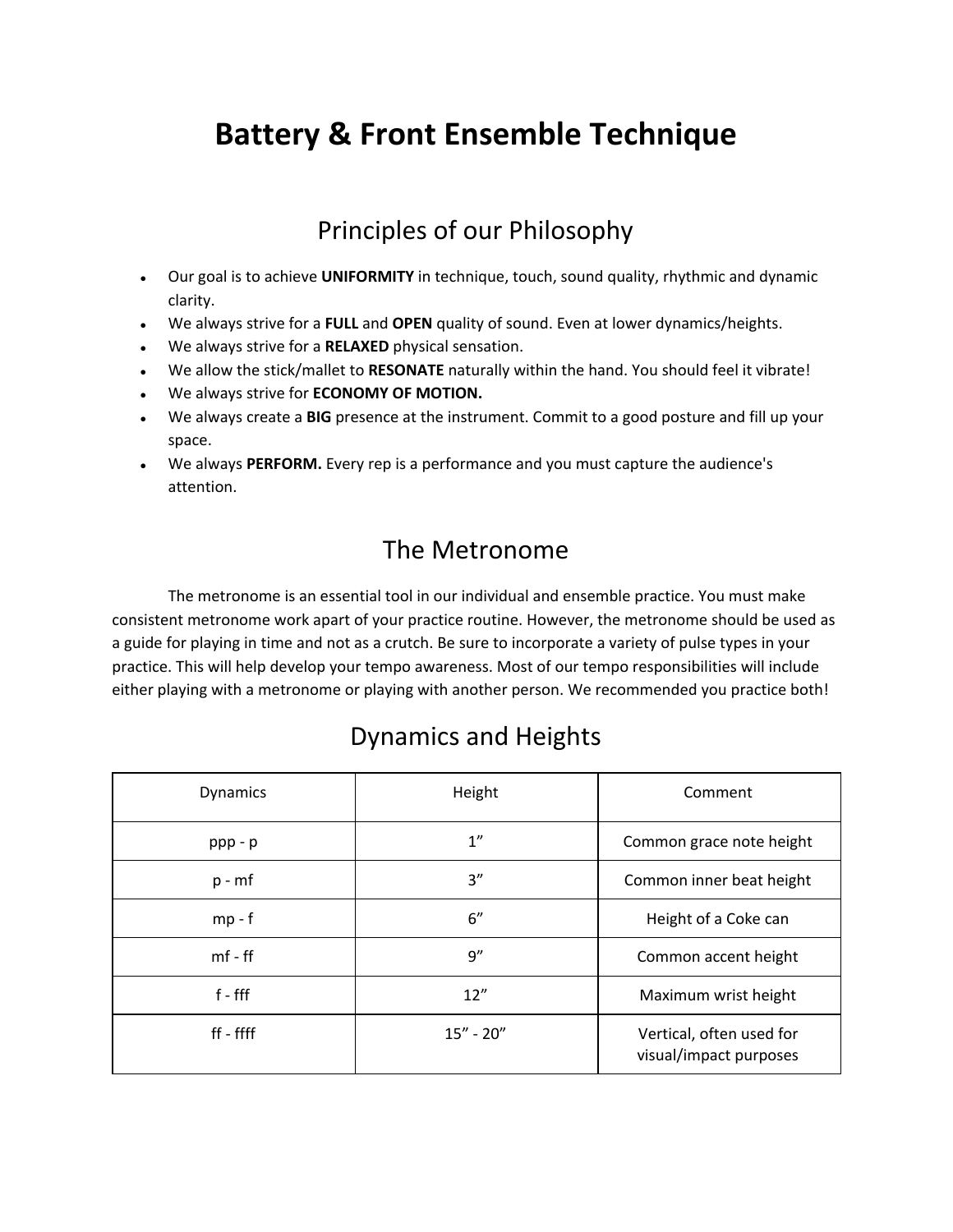# **Battery**

#### Set up and Stroke

- The fulcrum (pivot point) is created by making **soft** contact with the stick between the pad of your thumb and the first knuckle (closest to the tip of your finger) of your index finger.
- The fulcrum should remain relaxed at all times. This is the part of the grip that gives us control. But, if we over control (Squeeze) we will lose all of the advantages.
- The pad of your thumb should remain flat at all times.
- The stick should be an extension of the thumb (stick and thumb are parallel)
- The fulcrum is placed at the balance point of the stick. (roughly 2/3 of the way from the bead)
- The back three fingers will **Always** stay in contact with the stick. ("Meat on the stick") This allows you to put more weight behind the stroke. It will also ensure your fingers are in the right place when they are needed to aid in the motion.
- The gap between your thumb and index finger should (naturally) stay closed.
- Motion will primarily come from the wrist. (rest your arm on a table and knock on it without picking up your arm; this is the primary motion of the stroke)
- Always lead the stroke from the bead of the stick.
- The stick should travel in a straight path over the arm to avoid "slicing."
- We allow the wrist, fingers, and arms to work together to create a **full/relaxed** sound.
- When playing a relaxed stoke you should feel the weight of the stick in the middle/back of your hand. Having the weight further back in the hand enables us to achieve a fuller sound while focusing on the proper wrist rotation and fulcrum control. (Note: the sensation of weight should not alter the location or use of the fulcrum)
- Minimize the amount of "human interference," allow each stroke to be as efficient as possible. Let the stick do the work!
- Let the stick breath! If the stick is held tightly, the natural vibrations and resonance of the stick are "choked off," resulting in a very thin quality of sound. Consequently, the shock of an improper stroke into the drum will be transferred directly into the player's hands and forearms---potentially resulting in unnecessary injury

The above outlines what we like to call "The whole hand approach." No one part of the hand should do most of the work. It is about finding the balance and letting all parts work together to create a **Full, Relaxed, and Efficient** stroke.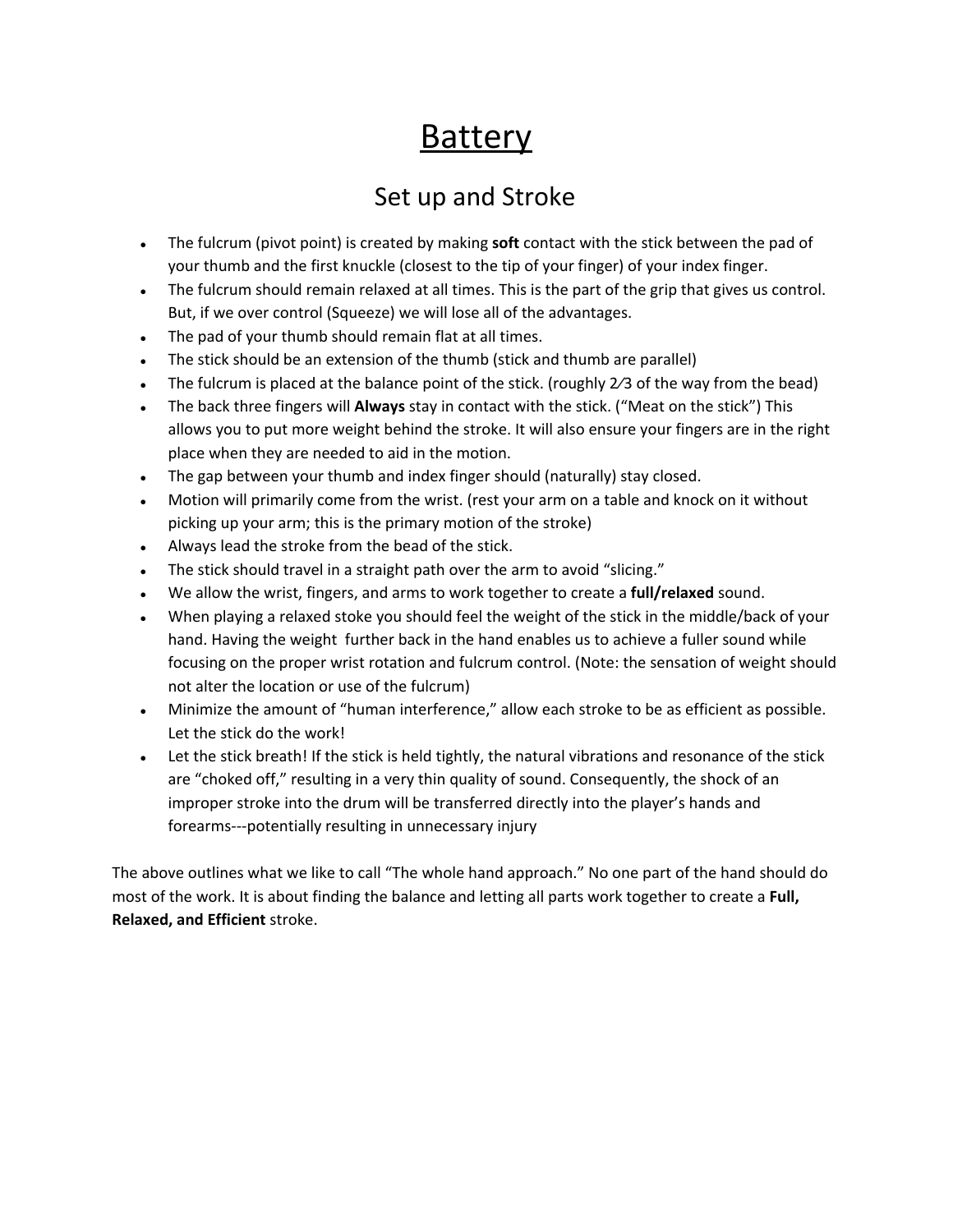### Playing position

- Roll your shoulders back and stand up straight. Your posture should be relaxed at all times ("soft shoulders").
- The elbow should rest near the player's body, but not touching. At no point should tension enter the arms, shoulder, neck, or face.
- Beads should stay together in the center of the head.
- The sticks should be at a slight angle down towards the head. The stick should be an extension of the arm. Follow its natural angle down.
- The sticks should make a "^" shape that is a little less than 90 degrees. This is our "Power Triangle."
- Our hand position is a relaxed version of German grip (completely flat). Start with your hands in German and then turn the thumbs up slightly.
- Unless otherwise instructed your head should be directed up "to the box."

### Tenor Considerations

- Default playing position is over drum 1 & 2
- The hand position will split the difference between French and German (roughly a 45 degree angle)
- Maintain an arc when traveling from drum 4 to 3. Never pull the elbow back. The elbows will only pull back when playing the spock drum.
- The "T'ed" up approach will be used for the outer drums. The beads must be equidistant from the rim. (Refer to BIll Bachman's *Quad Logic* if possible)



**\*\*\* Parts should first be learned on one drum to ensure quality of sound, rhythmic accuracy, and muscle memory.\*\*\***

#### Bass Considerations

- The grip used is very similar to that of snare drum matched grip, except the hands are rotated so the wrists are vertical instead of horizontal. The thumb and index finger form a fulcrum on the mallet. This should not be a gap between the thumb and the third knuckle of the index. The rest of the fingers should be wrapped around the mallet very naturally.
- The bass mallet is designed to be held further back than a snare/tenor stick. There should be very little, if any, stick showing out of the back of your hand. (depends on hand size)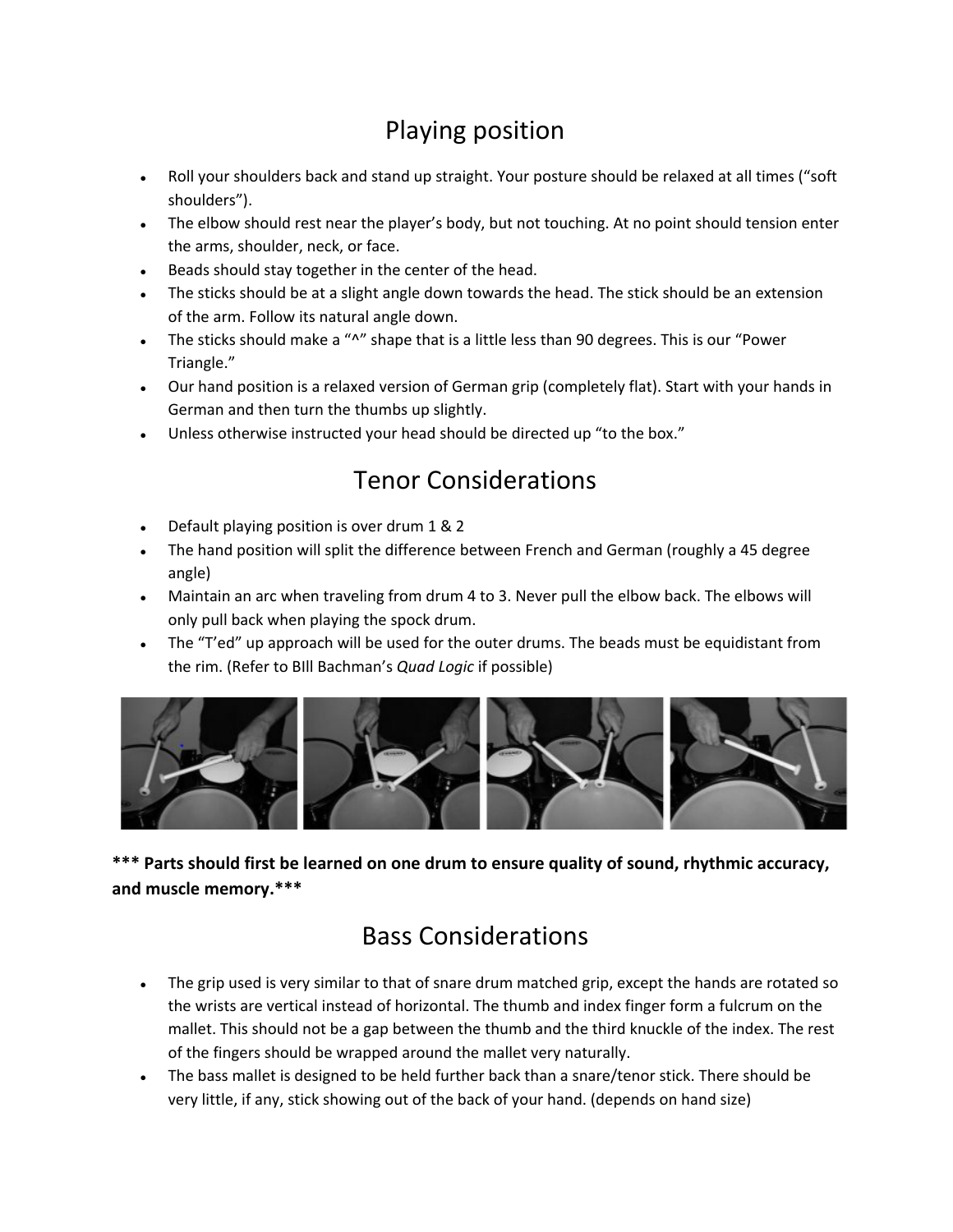• The wrist turn is different on bass drum. The plane (straight line) made by the forearm and the back of the hand does not break as much as in horizontal playing. Instead, the entire forearm rotates on an imaginary axis. It is very similar to turning a doorknob. Swiveling, and making circles with the path of the mallet are not desired at all. The mallet needs to follow one arching path from point A to point B and back. The player should focus on letting the head do the work to rebound the mallet back to the desired height.

### Interpreting 2's, 3's, and 4's (Bass Drums)

- 1. The first thing that must happen when approaching 2's, 3's, and 4's is that the figure is started in the precise point in time that it is written to begin sounding. If the figure starts on the "&" of the beat, then the player needs to make sure that this happens first. If he/she plays a "3" perfectly spaced, not too opened, or too closed, and it is balanced and blended perfectly with the other players, but the starting point of the figure is misplaced slightly in time, all chance of smoothness and continuity of the musical phrase are lost.
- 2. The next step is to make sure the rhythm played after the starting point is correct. The tendency that most players have is to play the rhythms too closed. Sometimes, if the player is playing their figure on the downbeat, it is more difficult to properly space out the rhythm than if it was started on the "&" because there is not as strong of a beat after it to play to. When starting on the "&" the figure usually continues up to the next downbeat, which is where the foot hits as well.
- 3. The next skill to master must be articulation. To get each note to speak clearly, the player must slightly crescendo each one. When a bass drum is struck it has a resonance that can last up to 1  $\frac{1}{2}$ to 3 seconds until it completely dies away. If someone is playing a "4", the attack of the second, third, and fourth notes will be slightly covered up by the resonance of the note played before it. So, if the player plays all four notes at exactly the same volume the articulation will sound "muddier." From farther away it's almost completely unnoticeable. Using this technique allows each note to be clearly heard over the constantly resonating head and it helps smooth out the musical phrase. The worst habit many bass drummers acquire is accenting the first note of the figure because they are so focused on starting it at the correct point in time.
- 4. Once the bass drummer has mastered starting the rhythm in the correct place, spacing out the rhythm correctly, and articulating the right way, he/she can now notice how they are blending in with the bass line around them. One cannot really begin to analyze how they are playing with the other musicians until all 5 of them have mastered the first 3 steps. Balance and blend is not possible at the highest level unless the more basic skills are second nature to the players. If the first 3 steps are mastered, now we do small adjustments to certain phrases to make sure that each player is contributing musically to the entire ensemble.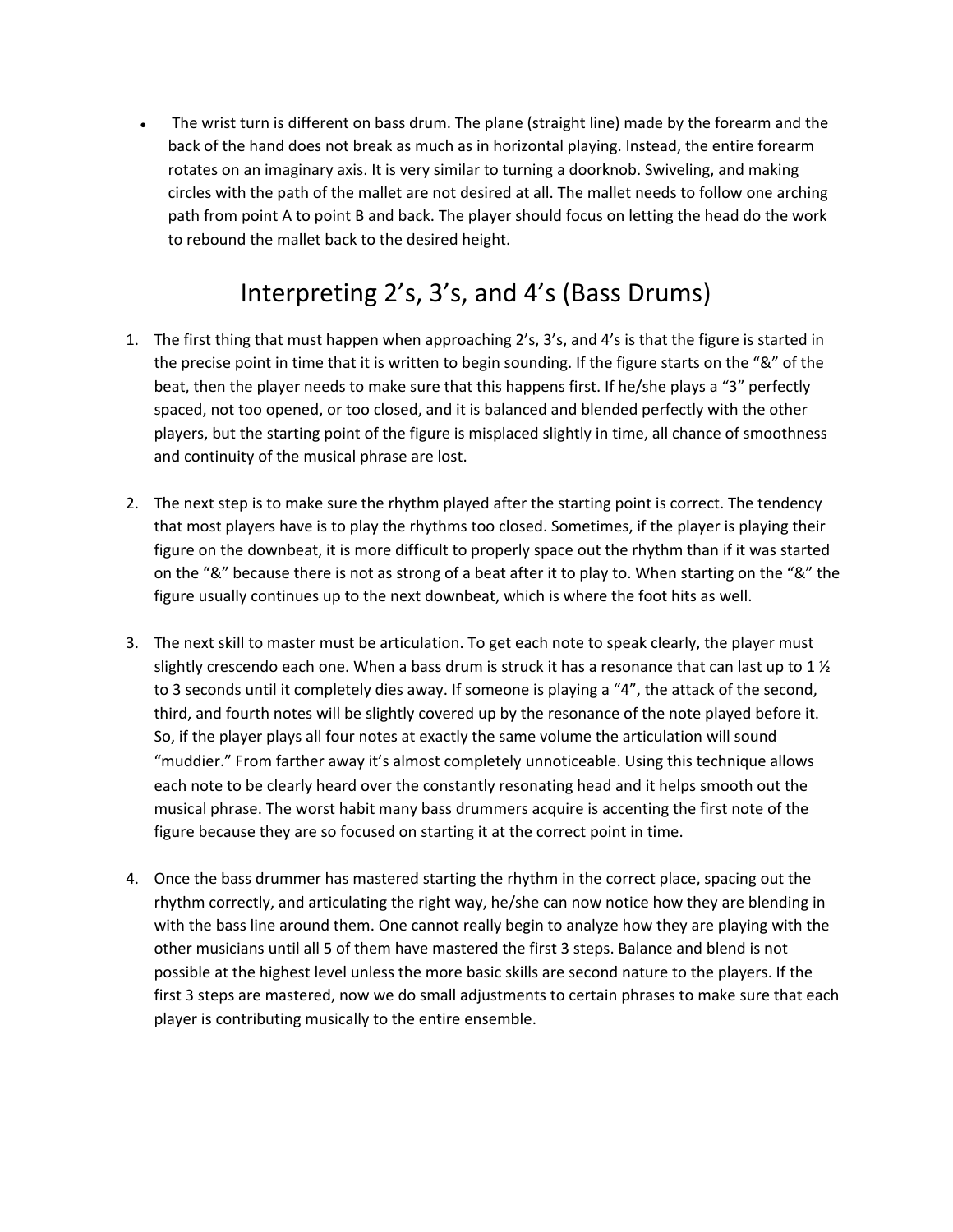#### Stroke Types

**Rebound Stroke:** The stroke starts at any given height, strikes the head, and returns to the starting point. There is no restriction on the way down or on the way back up. Because of this ability of the stick to move freely and smoothly, the stroke is often called "Legato Stroke". The stroke should feel exactly like the two names imply: relaxed, smooth, and should be very much like bouncing a ball. When bouncing a ball, the only energy used is through sending the ball down toward the ground. The ball and the ground work together to send the ball back to the starting point. The same approach should be taken when playing a rebound stroke. Use energy to send the stick from the desired starting point down into the head, and allow the stick and the head to send back to the starting point. Velocity, the amount of speed used to initiate the motion, is the key having great sounding rebound strokes. The stick must have a great amount of velocity, from a quick wrist motion, to rebound fully. Please notice that the velocity comes from a "quick wrist motion", not squeezing the stick into the palm. The sticks should always be able to vibrate and "breathe" fully in your hands. If the sticks are vibrating, the drum will vibrate and help get the fullest sound and best tone quality possible at any dynamic. Normally, the path of the stick is straight up and down.

That was the definition of a "pure" rebound stroke. It is strongly encouraged that the idea of "pure" rebound is explored by the player before continuing on to "controlled rebound". Or as we will refer to it…

**Tap Stroke:** A rebound should be used at all dynamics and stick heights. However, at the "low end" (usually between 1 inch and 3 inches), a "pure" rebound is not enough to create the desired resonance and quality of sound. In order to achieve the **full sound** we desire for our taps; we must apply more velocity. This would send the stick higher than the original starting point on the way back up. Which means the stick will need to be "controlled". This control happens by not allowing the wrist to continue to turn past the original starting point and not allowing the fingers to open up. The most important aspect to understand about the "controlled rebound" Or "tap stroke" is that you are not introducing tension into the hand by "squeezing" the stick. Instead, they are just not allowing the stick to turn up past the desired ending point. Relaxation is still the key to getting a great sound.

**Down Strokes:** Down Strokes are most commonly found as an accented note followed immediately by an unaccented note. However, there are many other places in the music where one would find a down stroke to be appropriate. Naturally, if you play a note at forte, the stick will want to rebound back up to the original starting point. If we are playing a forte accent followed by a piano tap, then we need to control the stick on the rebound. This is a down stroke. This control happens after the bead of the stick strikes the head. On the way back up, the stick is simply stopped at the new height. The stick is stopped by not allowing the wrist to turn past the new, lower height and the fingers may slightly cushion the stick from extra motion. It is critical that the stick in not "squeezed" into a stopping position. Tension should be almost nonexistent in the hand. Often, because the stick wants to naturally return to the starting position, which is farther from the playing surface than the lower height, the lower note has a tendency to be played "early". This is a very common mistake. If we are playing eighth notes, the stick must travel a smaller distance for the tap in the same amount of time that it traveled for the accented note. This is what causes the tap to be early. One must pay very close attention to deliberately place the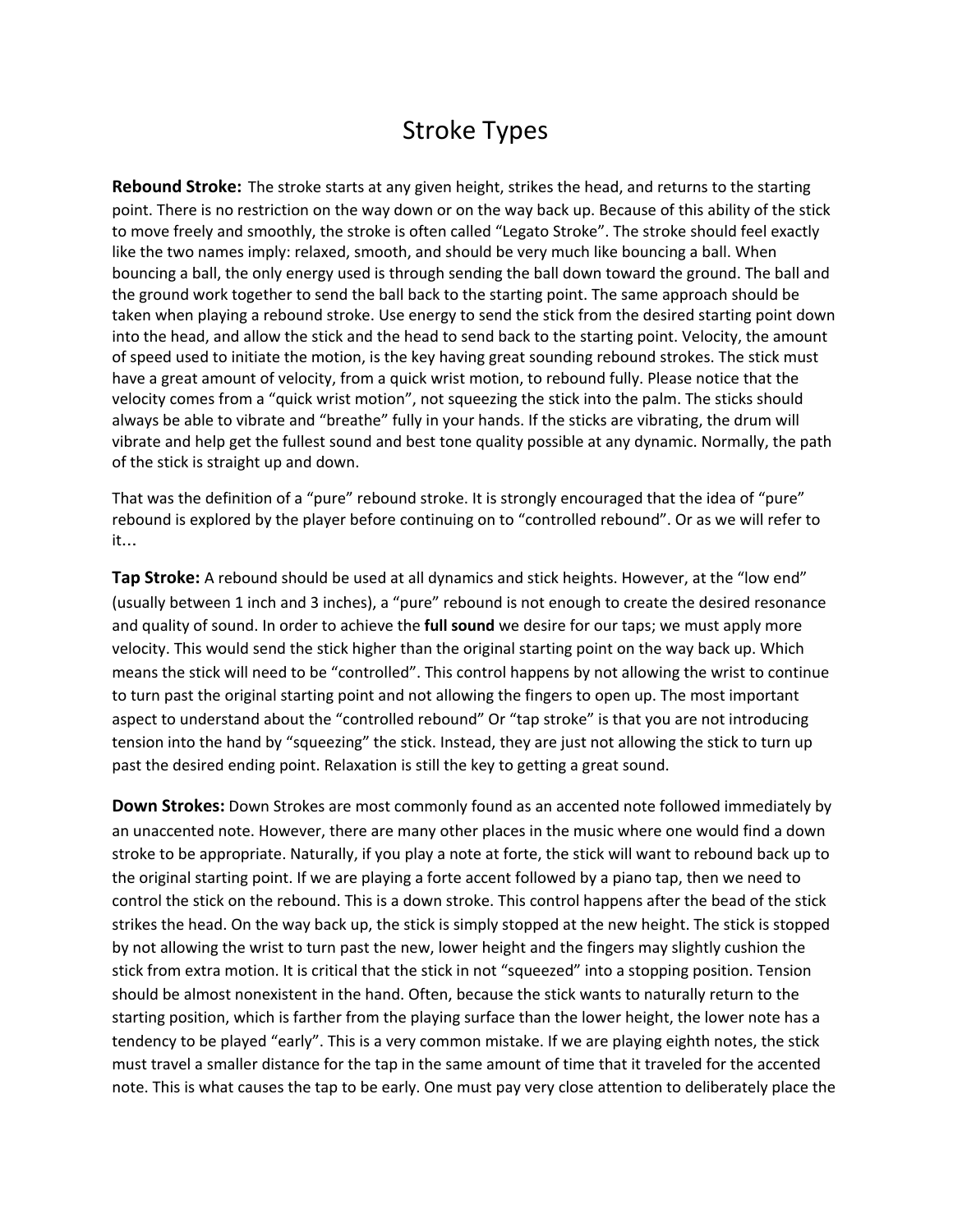tap after an accent perfectly in time. Again, it should be understood that relaxation is the most important aspect of getting a great sound.

**Up Strokes:** Up Strokes are usually found as an unaccented note followed immediately by an accented note. However, there are many other places in the music where one would find an up stroke to be appropriate. If the stick is turned up to 3 inches to play a tap, the stick naturally will only rebound to the original height of 3 inches. If the next note played is an accent, then a significant amount of velocity needs to be used in the up motion and back down into the drum. The new velocity is applied after the tap first strikes the drum. The accent, after a tap, must be approached with a high amount of energy to make sure that it "sounds" in time. Many of the unwanted rhythmic tendencies are more likely in up strokes as compared to down strokes. If starting with a tap, many players may accidentally let the first attack "fall in" early, or "stab" it in from the tacet position. The wrist should always turn up, no matter what height, to ensure the accurate placement of the tap. Another major tendency is that the first accent after a tap might be "late". The reason for this is that the stick only wants to return to the original, low starting height. Most players that have this specific problem are not adding enough velocity to the accented note on the way up from the tap. Once again, it is important to remember to approach up strokes with relaxation in mind.

\*\*\* **Front ensemble note:** We refer to the second half of our piston stroke as an upstroke due to the lack of rebound provided by the mallet instruments. In your case, it is not dictated by passage played before or after. All of our stokes (unless noted for visual purposes) will end in an up stroke. \*\*\*

#### Visual

We will stand with our feet at a "60-degree" angle. (A good unit of measure is a fists width!) When marking time, the entire foot must leave the ground (about 1/2 an inch) into a parallel position. The close or end of the mark time will place back into the 60-degree beginning angle. The basis of all movement will come from the platform of the foot. We will use a toe down technique for forward/backward motion and a crab-step for side to side motion.

#### Dance

Core should always be engaged to establish a firm foundation of movement.

**Dance positions:** first- heels together toes apart/60 degrees, second- feet turned out, shoulder width apart; third- both feet turned out, heel placed next to the arch of the foot; fourth- both feet turned out, space between feet shoulder width apart; fifth- both feet turned out, heel to toe.

**Plie:** demi- knees go outward over toes, heels stay on the ground; grande- knees go outward over toes, working through demi plie to find a deeper plie. Heels come off the ground in every position except for second. Body should stay centered between feet when working through plies, keeping posture in line from the top of the head through the tail bone as knees work through the bend of the plie.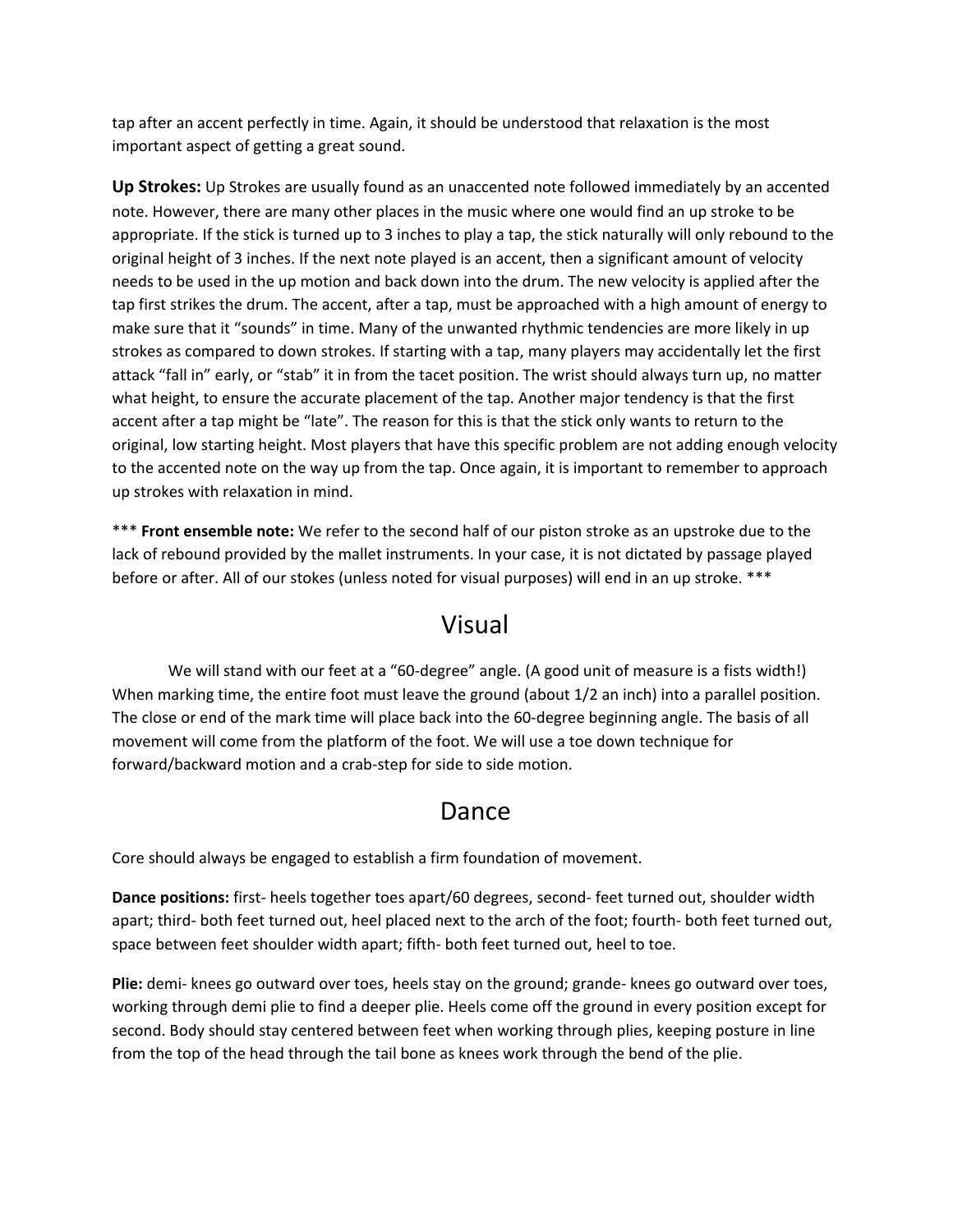**Tendue-** begin in turned out first position, center of body weight should stay grounded on the standing leg, working through the forward, side, and back, the foot moves from the leg in one motion to find a full extension through the foot, keeping the extension when the foot is returning to neutral first \*when working in the back plane, be careful to go to the actual back rather than the 45 with the foot (the 45 is more "natural" but not correct).

**Rond de Jambe**- begin in turned out first position, center of body weight should stay grounded on the standing leg, the foot extends out to front tendue then travels through side tendue, through back tendue and finding its way back to the neutral first. Standing leg can either stay strong and straight, or can founde (bend in plie) as the rond de jambe occurs. \* can also occur in a backwards motion starting in back tendue, through side tendue, and finishing in front tendue.

**Releve**- can be done in all dance positions, like tendues, the legs engage the motion of the feet, pushing into the ground and lifting the heels upward, center of body weight should be evenly distributed on all toes.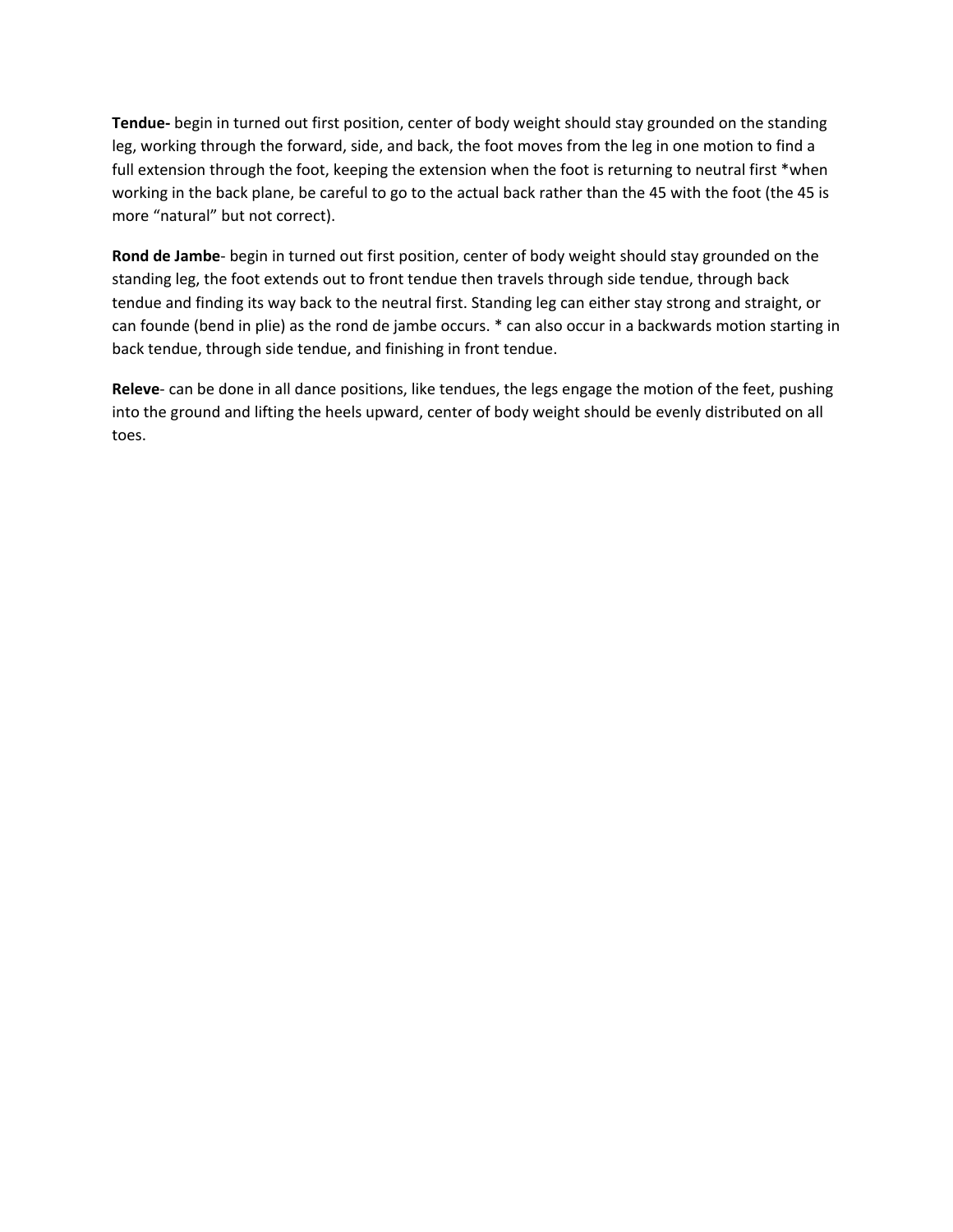# Front Ensemble

#### **Two mallets:**

#### Set up and Stroke

- The fulcrum (pivot point) is created by making **soft** contact with the mallet between the pad of your thumb and the first knuckle (closest to the tip of your finger) of your index finger.
- The fulcrum should be placed about two thirds away down from the top of the mallet.
- Wrap the remaining three fingers around the mallet. These finger will **always** stay in contact with the mallet. You will often hear us say "keep the meat on the mallet." There should never be an open pocket in the back of your hand.
- The gap between your thumb and index finger should (naturally) stay closed.
- Motion will come from the wrist. (rest your arm on a table and knock on it without picking up your arm; this is the primary motion of the stroke)
- Always lead the stroke from the mallet head.
- The mallet should travel in a straight path over the arm to avoid "slicing."
- We will primarily use the "**Piston Stroke"** when striking the instrument. With this stroke, the mallets start in the up position, strike the bars, and then return to the up position. The mallets are propelled completely by the wrist, and there is no prep stroke. When changing notes, the piston stroke is modified so that it starts above the first note and ends above the second note, ready to strike.
- When using the piston stroke, the weight of the mallet should be felt in the back of the hand. Be sure the fulcrum does not become a "barrier." If you put too much pressure in your fulcrum the weight will stop there and not actually make it to the back of the hand. This weight distribution enables us to achieve a fuller sound while focusing on the proper wrist rotation and fulcrum control. This allows you to **use** the weight of the mallet; not **fight** against it.

#### Playing Position

- Feet are shoulder width apart.
- Roll your shoulders back and stand up straight. Your posture should be relaxed at all times ("soft shoulders").
- Your mallets will start in an "up" position.
- They will make a "**^**" shape that is a little less than 90 degrees wide. This is our "Power Triangle!"
- Our hand position is a relaxed version of German grip (completely flat). Start with your hands in German and then turn the thumbs up slightly.
- Unless otherwise instructed your head should be directed up "to the box."